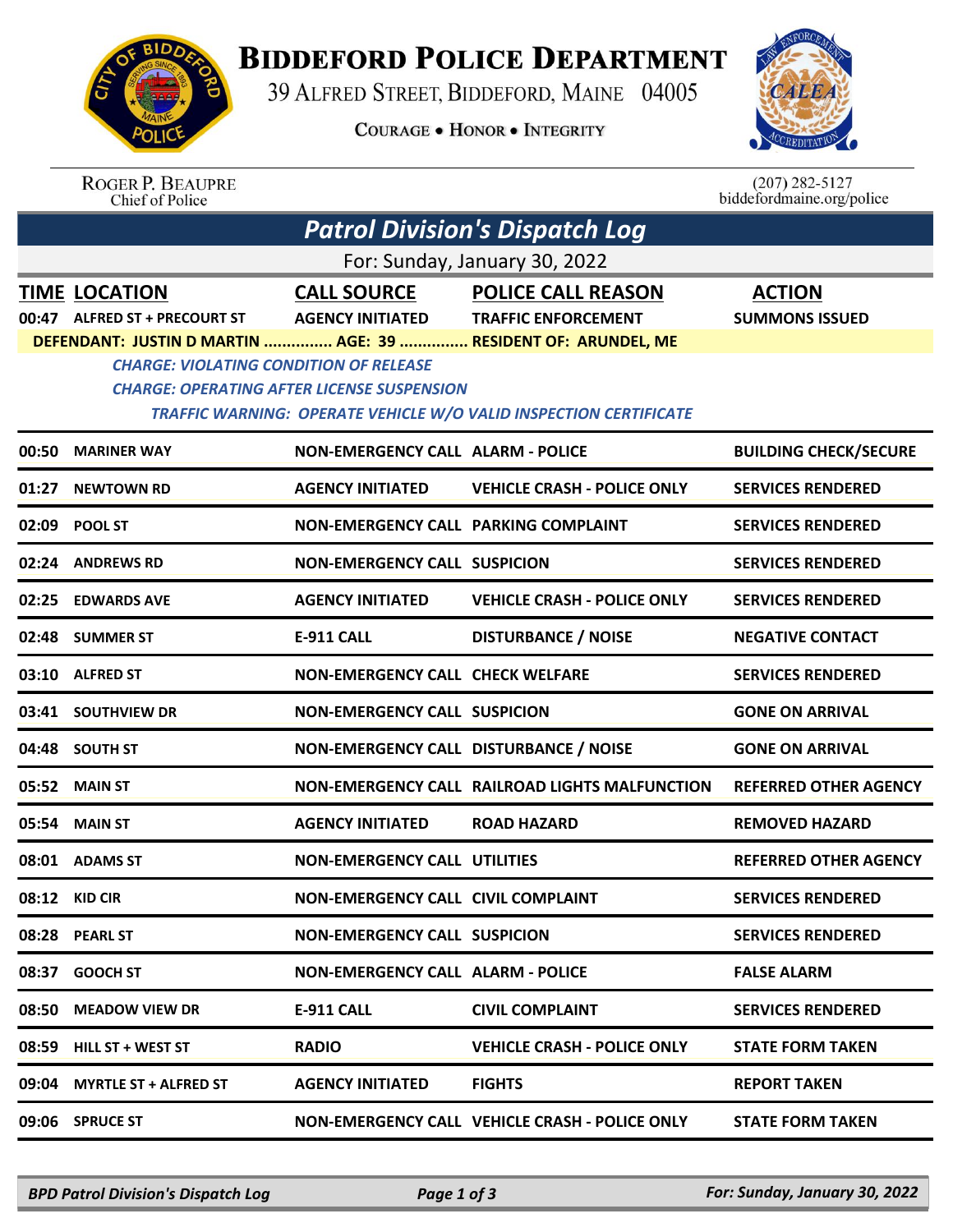|                                                                                                                                 | <b>TIME LOCATION</b>                                                       | <b>CALL SOURCE</b>                         | POLICE CALL REASON                             | <b>ACTION</b>                |  |  |
|---------------------------------------------------------------------------------------------------------------------------------|----------------------------------------------------------------------------|--------------------------------------------|------------------------------------------------|------------------------------|--|--|
|                                                                                                                                 | 09:15 ALFRED ST                                                            | <b>AGENCY INITIATED</b>                    | <b>PARKING BAN (LOTS)</b>                      | <b>VEHICLE TOWED</b>         |  |  |
|                                                                                                                                 | 09:47 WENTWORTH CT                                                         | NON-EMERGENCY CALL PARKING COMPLAINT       |                                                | <b>NO VIOLATION</b>          |  |  |
|                                                                                                                                 | <b>10:09 MAIN ST</b>                                                       | <b>NON-EMERGENCY CALL CHECK WELFARE</b>    |                                                | <b>NEGATIVE CONTACT</b>      |  |  |
|                                                                                                                                 | 10:34 POOL ST + ALFRED ST                                                  |                                            | NON-EMERGENCY CALL VEHICLE CRASH - POLICE ONLY | <b>STATE FORM TAKEN</b>      |  |  |
|                                                                                                                                 | <b>10:39 MAIN ST</b>                                                       | <b>AGENCY INITIATED</b>                    | <b>PAPERWORK</b>                               | <b>PAPERWORK NOT SERVED</b>  |  |  |
|                                                                                                                                 | 10:45 CLEAVES ST                                                           | <b>AGENCY INITIATED</b>                    | <b>PAPERWORK</b>                               | <b>PAPERWORK NOT SERVED</b>  |  |  |
|                                                                                                                                 | 10:45 ALFRED ST                                                            | <b>NON-EMERGENCY CALL CIVIL COMPLAINT</b>  |                                                | <b>SERVICES RENDERED</b>     |  |  |
|                                                                                                                                 | 11:01 OAK ST                                                               |                                            | NON-EMERGENCY CALL VEHICLE CRASH - POLICE ONLY | <b>STATE FORM TAKEN</b>      |  |  |
|                                                                                                                                 | 11:16 ELM ST                                                               | NON-EMERGENCY CALL ANIMAL COMPLAINT        |                                                | <b>SERVICES RENDERED</b>     |  |  |
|                                                                                                                                 | <b>11:34 MAIN ST</b>                                                       |                                            | NON-EMERGENCY CALL ARTICLES LOST/FOUND         | <b>REPORT TAKEN</b>          |  |  |
|                                                                                                                                 | 11:36 PEARL ST                                                             | <b>AGENCY INITIATED</b>                    | <b>PAPERWORK</b>                               | <b>PAPERWORK NOT SERVED</b>  |  |  |
|                                                                                                                                 | <b>11:47 MAIN ST</b>                                                       | E-911 CALL                                 | <b>CHECK WELFARE</b>                           | <b>NO TRANSPORT</b>          |  |  |
|                                                                                                                                 | 12:08 SOUTH ST                                                             | NON-EMERGENCY CALL CODES ENFORCEMENT       |                                                | <b>SERVICES RENDERED</b>     |  |  |
|                                                                                                                                 | 12:35 SULLIVAN ST                                                          |                                            | NON-EMERGENCY CALL VIOL OF BAIL CONDITIONS     | <b>UNFOUNDED</b>             |  |  |
|                                                                                                                                 | 13:03 HILL ST                                                              | NON-EMERGENCY CALL MESSAGE DELIVERY        |                                                | <b>SERVICES RENDERED</b>     |  |  |
|                                                                                                                                 | 13:31 MAPLEWOOD AVE                                                        |                                            | NON-EMERGENCY CALL VEHICLE CRASH - POLICE ONLY | <b>SERVICES RENDERED</b>     |  |  |
|                                                                                                                                 | 14:54 ALFRED ST                                                            | <b>AGENCY INITIATED</b>                    | <b>PRISONER PROCESS</b>                        | <b>ARREST(S) MADE</b>        |  |  |
| DEFENDANT: CHARLES NORMAN CARTER  AGE: 55  RESIDENT OF: BASS HARBOR, ME<br><b>CHARGE: VIOLATING PROTECTION FROM ABUSE ORDER</b> |                                                                            |                                            |                                                |                              |  |  |
|                                                                                                                                 | 14:55 ALFRED ST + BIDDEFORD GATEW NON-EMERGENCY CALL LIGHTS MALFUNCTIONING |                                            |                                                | <b>SERVICES RENDERED</b>     |  |  |
|                                                                                                                                 | 15:13 WESTLAND AVE                                                         | <b>E-911 CALL</b>                          | <b>MENTAL ILLNESS CASES</b>                    | <b>TRANSPORT TO HOSPITAL</b> |  |  |
|                                                                                                                                 | 15:21 BERNARD AVE                                                          | <b>WALK-IN AT STATION</b>                  | <b>VEHICLE CRASH - POLICE ONLY</b>             | <b>SERVICES RENDERED</b>     |  |  |
|                                                                                                                                 | 15:48 BUZZELL RD                                                           | <b>NON-EMERGENCY CALL SUSPICION</b>        |                                                | <b>SERVICES RENDERED</b>     |  |  |
|                                                                                                                                 | 17:49 MAIN ST                                                              | <b>E-911 CALL</b>                          | <b>THEFT</b>                                   | <b>NEGATIVE CONTACT</b>      |  |  |
|                                                                                                                                 | 17:50 FORTUNES ROCKS RD                                                    | <b>NON-EMERGENCY CALL SUSPICION</b>        |                                                | <b>SERVICES RENDERED</b>     |  |  |
|                                                                                                                                 | 17:52 GRANITE ST                                                           | NON-EMERGENCY CALL DISTURBANCE / NOISE     |                                                | <b>SERVICES RENDERED</b>     |  |  |
|                                                                                                                                 | 18:42 SOUTH ST                                                             | <b>NON-EMERGENCY CALL ANIMAL COMPLAINT</b> |                                                | <b>SERVICES RENDERED</b>     |  |  |
|                                                                                                                                 | 19:01 ELM ST + SPRUCE ST                                                   |                                            | NON-EMERGENCY CALL VEHICLE CRASH - POLICE ONLY | <b>SUMMONS ISSUED</b>        |  |  |
| DEFENDANT: CELESTE J BOUCHER  AGE: 61  RESIDENT OF: BIDDEFORD, ME<br><b>CHARGE: LEAVING SCENE OF MOTOR VEHICLE ACCIDENT</b>     |                                                                            |                                            |                                                |                              |  |  |
|                                                                                                                                 |                                                                            |                                            |                                                |                              |  |  |
|                                                                                                                                 | 19:34 PIERSONS LN                                                          | NON-EMERGENCY CALL PARKING COMPLAINT       |                                                | <b>SERVICES RENDERED</b>     |  |  |

*BPD Patrol Division's Dispatch Log Page 2 of 3 For: Sunday, January 30, 2022*